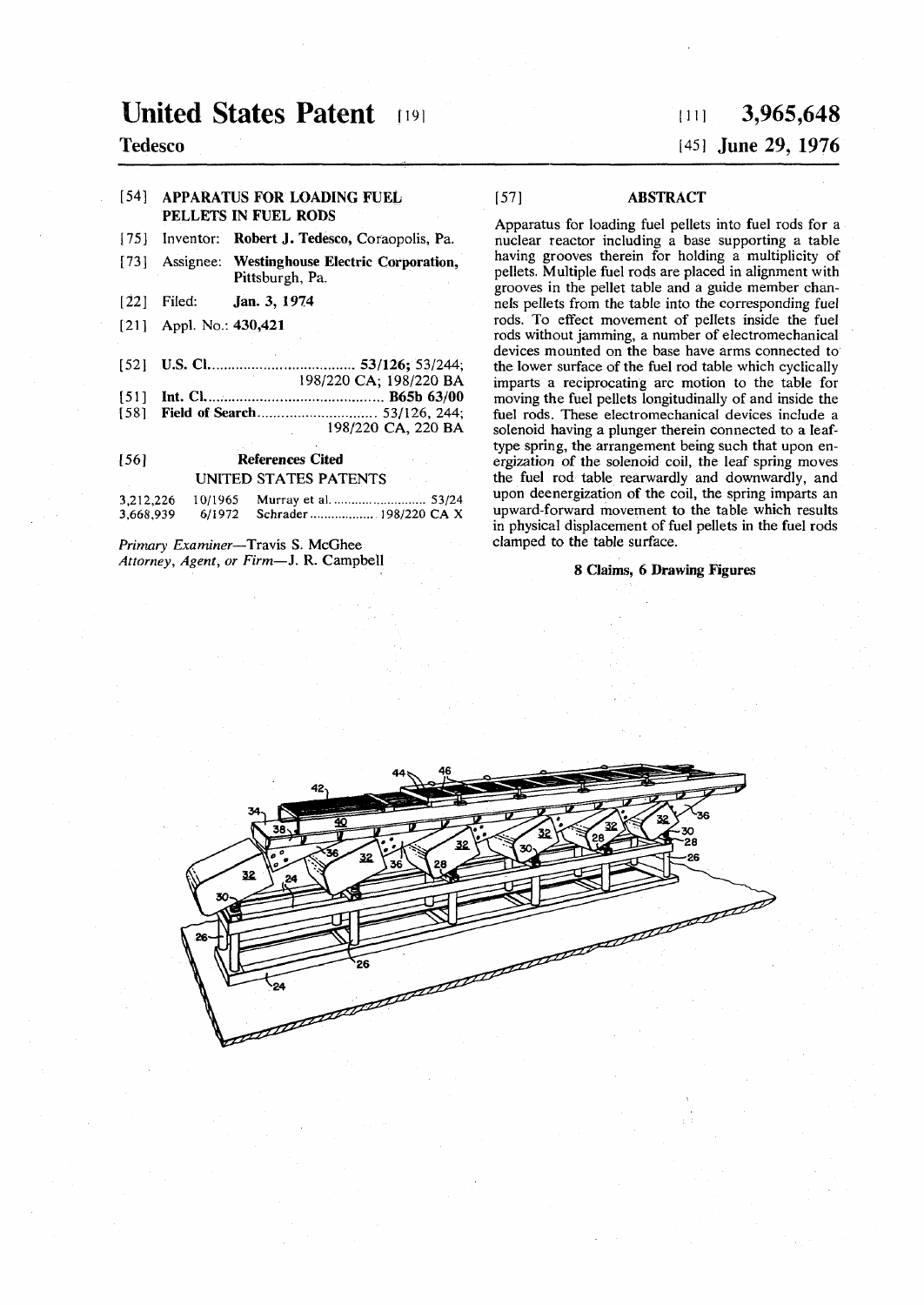







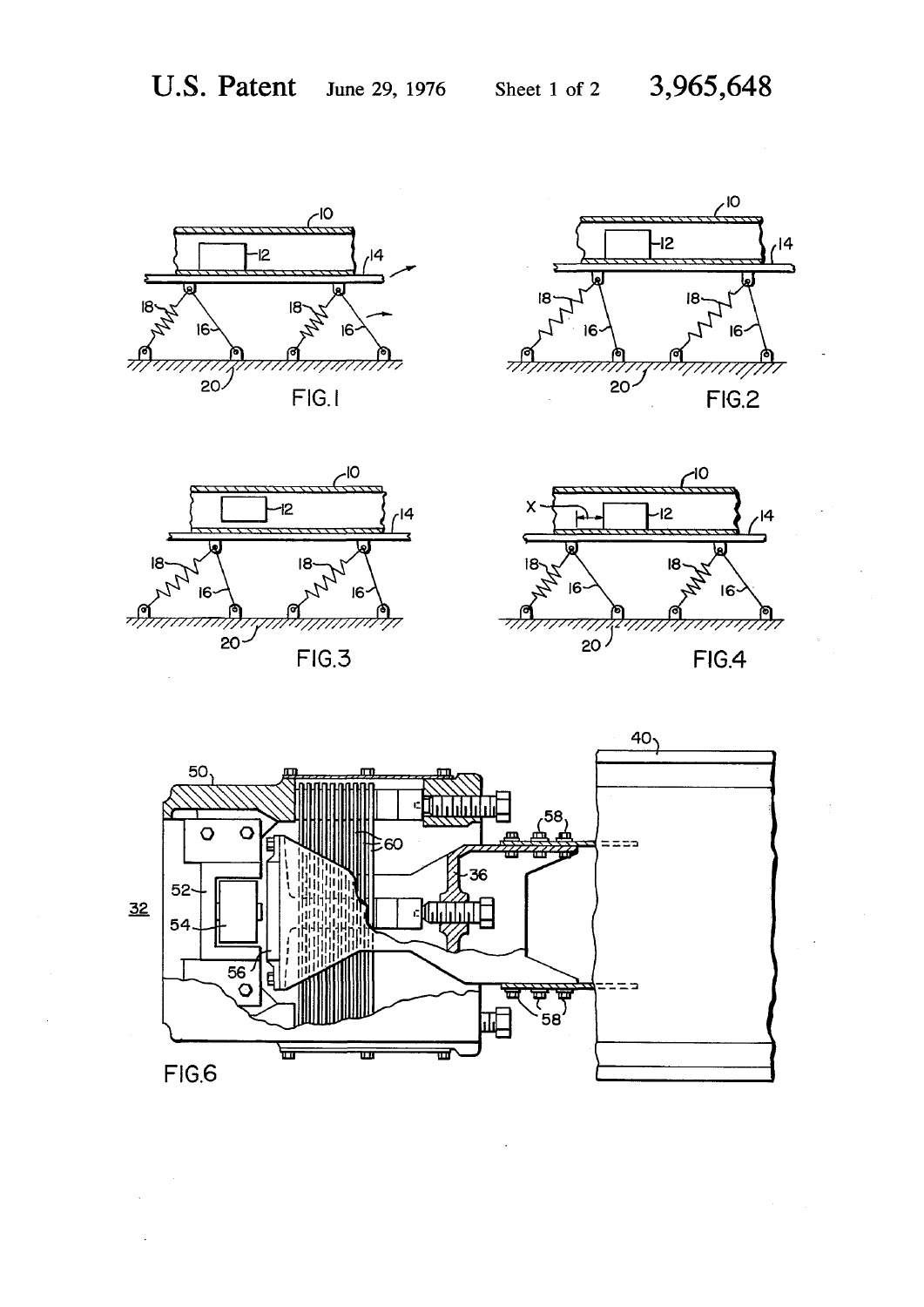

 $\mathcal{O}(\mathcal{O}_\mathcal{O})$ 

 $\sim$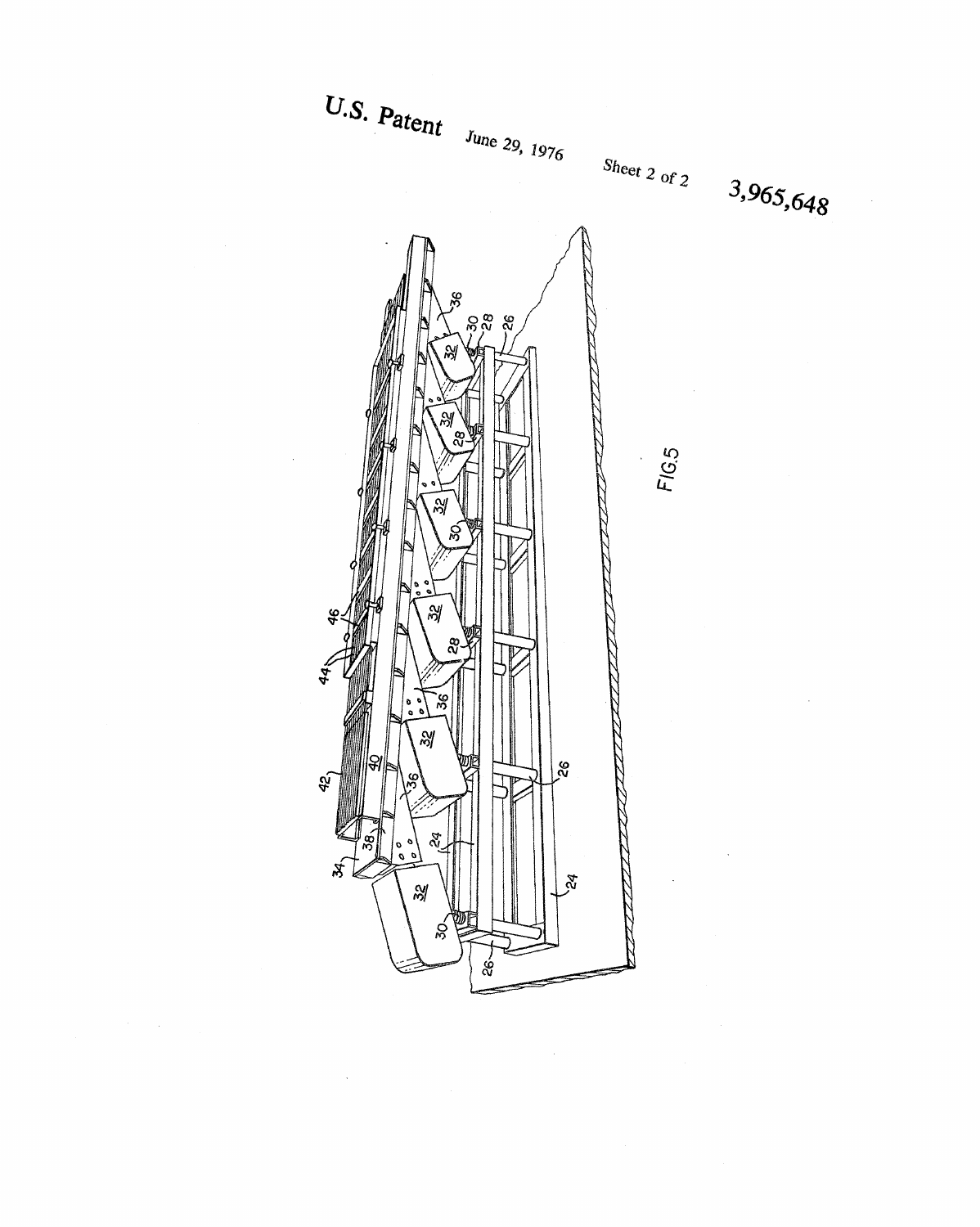#### **APPARATUS FOR LOADING FUEL PELLETS IN FUEL RODS**

#### **CROSS REFERENCE TO RELATED<sup>5</sup> APPLICATIONS**

**This application relates to the disclosure in application Ser. No. 262,377 filed June 13, 1972 by John R. Dazen et al. entitled "NUCLEAR FUEL PELLET LOADING MACHINE" assigned to the same assignee '0 as the present invention.** 

#### **BACKGROUND OF THE INVENTION**

**The invention described herein relates to nuclear reactors and more particularly to apparatus for loading 1 5 fuel pellets into fuel rods prior to installation of the rods in a reactor fuel assembly.** 

**Each fuel rod used in large nuclear reactors of the type designed for generation of electric power contains approximately 240 fuel pellets. These pellets conven- 2 0 tionally measure 0.650 inch in length and 0.3674 inch diameter for insertion in a fuel rod having an internal diameter of 0.3719 inch. Such dimensions are typical and it will be understood that a different number and size of pellets may be used in reactors designed for 2 5 other and different purposes.** 

**Conventional pellet loading apparatus consists of a table supporting a tray having approximately 25 grooves, each about 2 feet long and of a size which Fuel rods on the same or a second, adjacent table are aligned with the grooves and the pellets are then pushed into the fuel rod opening either by hand or automatically by a machine designed for this purpose. As pellets travel through the rod, pellet jamming takes 3 5 place with sufficient frequency as to impede and occasionally stop the fuel pellet loading operation. Exploration of the causes of jamming has led to the conclusion that pellets which do not have end faces perpendicular to the pellets centerline, i.e., non-square pellet ends, do 40 not exert a uniform force on the end of the next pellet in the fuel rod stack. The angularity between adjacent pellet faces therefore causes the pellets to move off a line parallel with the fuel rod walls with the result that they buckle against the rod inner surface and produce 4 5 a braking effect. As continued pressure is applied against the pellet stack in the fuel rod, high loading forces are generated which cause the pellet to turn and jam in the rod when acted on by another pellet. This action firmly locks the pellets in a jammed position thus 5 0 precluding further pellet movement in the fuel rod. To alleviate this situation, it is necessary to vibrate the rod by any one of many different methods to break the jam loose. If this procedure is not successful, the fuel rod must be split open to effect pellet removal since the** 55 **value of pellets is greater than the value of the fuel rod.** 

#### **SUMMARY OF THE INVENTION**

**Briefly stated, the disadvantages described above are overcome by the present invention by providing a pel- 6 0 let and fuel rod holding table which is subjected to reciprocating forces effective in conveying each pellet longitudinally of the table and rod, thus eliminating inter-pellet forces. Electromagnetic apparatus vibrates the table about a pivot to flex springs, which upon 6 5 removal of the magnetic forces, permits tension in the springs to reverse the direction of table movement to a point past its initial at rest position. This action lifts** 

**each pellet from the table groove or fuel rod inner surface and during the time the springs return to their initial position, each pellet is moved to a new position longitudinally in each fuel rod or groove. It will occur** 

**to those skilled in the art that cyclical operation of the apparatus is carried out to advance pellets on the table and in the fuel rods, and for removing pellets which are pinned or otherwise lodged in fuel rods.** 

**An object of the invention therefore is to provide an operating structure which is effective in moving pellets in a fuel rod without binding the pellets to the fuel rod inner surface.** 

**Another object of the invention is to provide apparatus which is effective in loading or unloading fuel pellets into or from fuel rods in a fraction of the time previously required by prior art devices.** 

#### **BRIEF DESCRIPTION OF THE DRAWINGS**

**While the specification concludes with claims particularly pointing out and distinctly claiming the subject of the invention, it is believed the invention will be better understood from the following description taken in connection with the accompanying drawings wherein:** 

**FIGS. 1 through 4 schematically illustrate how the application of force to a table supporting a fuel rod causes a pellet therein to be moved longitudinally in the fuel rod;** 

accommodates fuel pellets of the above dimensions. <sup>30</sup> rod loader of the type used for production purposes; **FIG. 5 is isometric isomertric view of a vibratory fuel and** 

> **FIG. 6 is a sectional plan view of a commercial electromagnetic vibratory feeder used for vibrating the fuel rod holding and pellet tables.**

#### **DESCRIPTION OF THE PREFERRED EMBODIMENT**

**Referring now to the drawings wherein like reference characters designate like or corresponding parts throughout the several views, there is shown in FIGS. 1 through 4 a schematic showing of how pellets are moved longitudinally in a fuel rod not only to properly load or unload the rod with pellets but to eliminate pellet jamming problems inherent in prior art structures. As indicated above, exploration, of this problem has resulted in a determination that pellet jamming is caused by non-square ends on opposite sides of the pellet body.** 

**The design disclosed herein eliminates jamming conditions and FIGS. 1 through 4 illustrate the concept on which the structure is based. A fuel rod 10 having a pellet 12 therein is immovably attached to the top surface of a table 14 which is supported by an electromagnetic or other force producing device herein shown as links 16 and springs 18 attached to a base structure 20. When in the at-rest position, springs 18 are only slightly deflected by the weight of the table, fuel rods and pellets. The springs are then further deflected by electromagnetic or other means, thus drawing the table to the left, i.e., rearwardly and downwardly about pivot point 22, as illustrated in FIG. 1.** 

**Upon removal of the deflecting force, the energy imparted to the springs is released, thus causing the table to move to the right, i.e., upwardly and forwardly about pivot points 22, as illustrated in FIG. 2. During such forward movement, the pellet moves forwardly with the fuel rod but remains in a stationary position therein because of the friction forces between the pel-**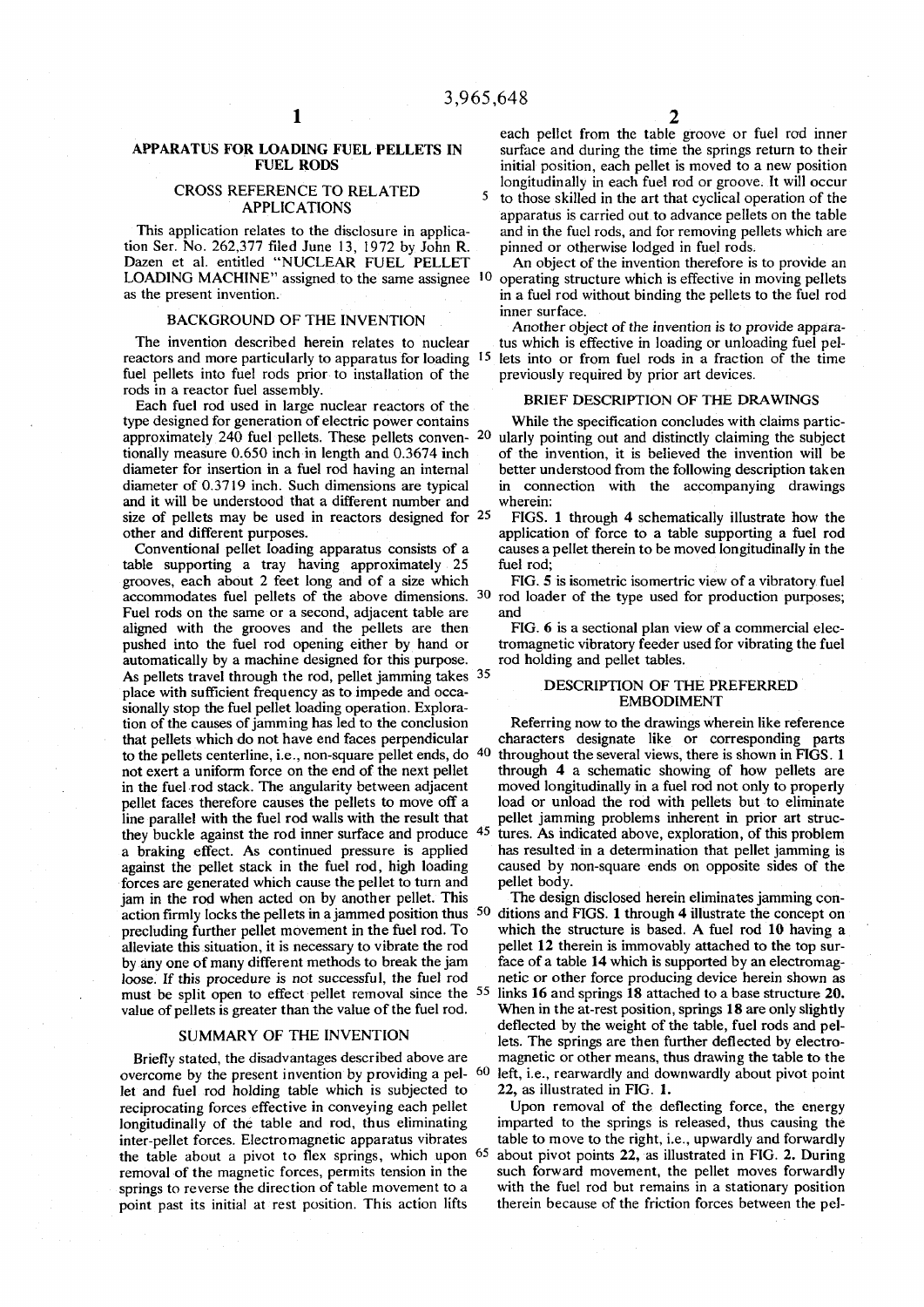**let outer surface and fuel rod inner surface. At the top of its arc, the force F dissipates itself but the pellet continues to move at an acceleration greater than** *lg.*  **Since the springs have been flexed past their neutral point, the energy in the springs effects movement of the 5 table rearwardly toward its initial position. Simultaneously, and as illustrated in FIG. 3, the frictional force between the fuel rod surface and the outer surface of the pellet is broken and for an instant, the pellet floats free in the fuel rod. As the table and therefore the fuel 1 0 rod is then withdrawn and lowered, the pellet continues its arc and comes to rest at some distance further down the fuel rod as shown by X in FIG. 4. Repetition of this cycle results in pellet displacement equal to a second distance X, not shown, and subsequent cycles therefore 1 5 cause the pellet to travel the length of the fuel rod until it abuts a stop normally provided in the rod end.** 

**Since individual pellets in a fuel rod move independently of one another and over substantially the same distances, there is no substantial interpellet contact. All 2 0 pellets accordingly move unimpeded along the fuel rod length until they commence forming a stack with the ends of adjacent pellets abutting one another. Further, since pressure is not applied against the ends of any**  pellet during its course of travel down the fuel rod, 25 **there is no opportunity for the pellets to become jammed or otherwise lodged in the rod as is the case when pellets are loaded manually into fuel rods in accordance with the prior art methods. Even if a jam**  should be initiated for some presently unforseeable 30 **reason, the vibratory forces applied to the rod will cause continued free movement of the pellets thus precluding the occurrence of any kind of jamming condition.** 

**Referring to FIG. 5, the structure which embodies 3 5 the above concept and is used for production purposes comprises a rectangular base formed by framing members 24 with vertical supports 26 located therebetween. Horizontally disposed bars 28 bridge the upper framing**  members and damping springs 30 positioned thereon 40 **support multiple electromagnetic vibratory feeders 32 which are directly connected to the underside of frame 34 by brackets 36. The frame 34 is made of steel plates 38 to provide a relatively rigid structure not subject to flexing.**  $\frac{1}{45}$ 

**A table 40 supports pellet tray 42 having about 25 grooves which extend across the table width and in a longitudinal direction about two feet. Fuel rods 44 are positioned in similar grooves located in alignment with the fuel pellet grooves. These fuel rods are immovably 5 0 held on table 40 by clamps 46 or similar securing means. In some cases, it may be desirable to use a funnel type pellet transmechanism of the type disclosed in the above Dazen et al patent application for example, to effect the transfer of fuel pellets from tray 42 to 5 5 the fuel rods 44 mounted on the table surface.** 

**The electromagnetic vibratory feeders are commercial items manufactured by the Syntron Division of FMC Corporation. As illustrated in FIG. 6, each vibratory feeder 32 comprises a housing 50 which supports 6 0 a laminated iron core 52 having a coil 54 mounted on the core legs. A movable armature assembly 56 located adjacent the core is equipped with brackets 36 directly connected to the underside of table 40 by bolts 58. Multiple leaf springs 60 having their opposite ends** 65 **secured in slots in the housing wall, are clamped at their midpoint to connecting bracket 36. The structural arrangement is such that after the armature is moved to** 

**the right to displace table 40, the springs 60 serve to return the armature to its initial at-rest position.** 

**The function of the vibratory feeder is to impart vibratory strokes to the fuel rod pellet table 40. This is accomplished by connecting a half wave rectifier (not shown) between a 60 cycle power source and the feeder coil 54. When the coil 54 is energized, the laminated core attracts armature 56 and its connected brackets 36 and table 40 back and down toward the facing core surface. This pulling action flexes the central portion of the spring stack or mass and imparts energy to the stack. As discussed above, pellets lie dormant in the fuel rods during this back-down motion because of friction between each pellet and the fuel rod inner surface.** 

**As the rectifier blocks current flow during the negative half cycle, the core becomes demagnetized thus allowing energy imparted to the spring mass to move the connecting brackets and table in a forward-up direction and through the spring stack neutral position. During such forward-up motion, each pellet remains in contact with the fuel rod inner surface for about onethird of the stroke length. At this point in the stroke, the velocity of the pellet exceeds that of the table and the pellet therefore leaves the fuel rod surface on a free flight trajectory and stays in flight until the table returns to its neutral position to commence the next cycle. The result is pellet movement forwardly in the fuel rod for the distance X shown in FIG. 4.** 

**Since the coil is supplied with 60 cycle current, the table vibrates 3600 times per minute with pellet forward movement occurring during each cycle. In the past, normal times for loading pellets in fuel rods ranged between 12 and 15 minutes. By using the above described structure, fuel rods now may be loaded between 58 and 90 seconds depending on the magnitude of armature-table displacement which may be controlled by utilizing a variable resistor in the rectifier power circuit.** 

**In operation, with pellets positioned in grooves provided in the pellet tray 42, and fuel rods 44 in the grooves provided in the table surface, energization of the electromagnetic units 32 causes the table to vibrate in the manner described above. As the table is moved rearwardly and downwardly during the rectifier power cycle to impart tension to the springs, the pellets maintain their original position in the fuel rods because of friction between the pellet and each fuel rod inner surface. As the feeder coil 54 is deenergized during the negative half cycle, the magnetic forces are withdrawn, the energy imparted to spring mass 60 is released thus moving the table supporting the fuel rods upwardly and forwardly. As the table moves forwardly, pellets leave the fuel rod inner surface and become airborne for an instant and at a velocity greater than vibratory feeder movement. As the feeder nears the end of its stroke, pellet displacement continues until it moves a slight distance forward in the fuel rod. Upon repeating this cycle many times, the pellets are moved from the pellet grooves into the fuel rods and down the fuel rods until each rod is completely loaded with pellets.** 

**It will be apparent, that both the table supporting the pellet tray and the table supporting the fuel rods may be vibrated independently of each other or synchronously, so that pellets may be fed continuously from the tray into the fuel rods, or the pellets may be fed manually into the fuel rods, all as dictated by the equipment which may be present to be utilized for these purposes.**